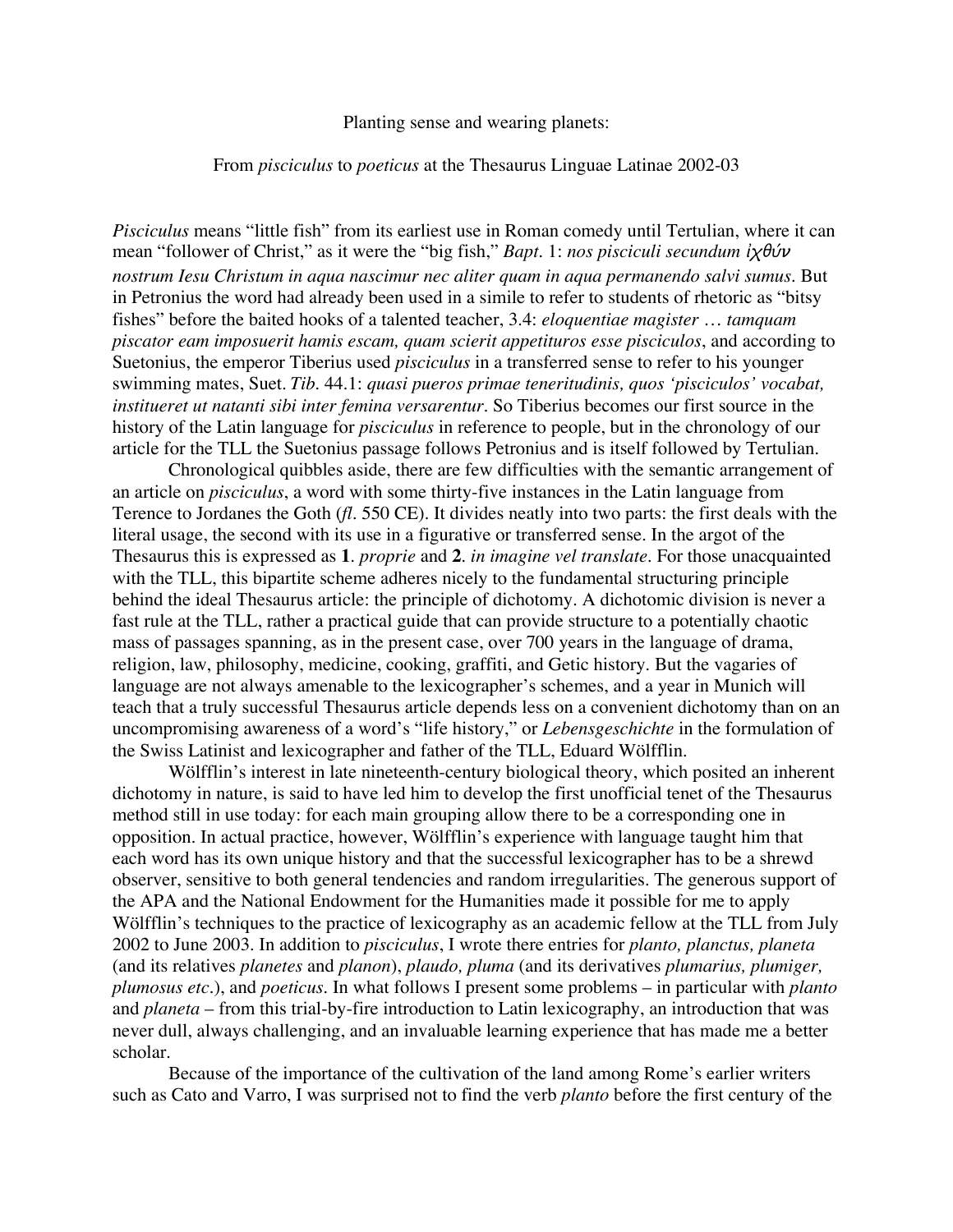common era. It first appears in Latin literature in the tenth book of Columella's *de re rustica*, which is not so remarkable except that the tenth is the last book, is written in verse, and after Columella there are only rare instances of *planto* in poetry. The first real problems for the definer of *planto* occur in the Latin versions of the Old Testament and the myriad patristic texts dependent on them. In some pre-Vulgate translations – collectively referred to as the *Vetus Latina* – the verb is used figuratively in reference to God's care of the people of Israel, Vet. Lat. *exod*. 15.17: *induc et planta eos in montem hereditatis tuae* "lead them and plant them on the mountain of your inheritance." This looks ahead to similar passages in the Church fathers, notably Ambrose *in psalm*. 43.11.4: *petens ut induceret dominus populum suum in illa praecelsae virtutis sapientaeque plantaria ibique plantaretur in opera sua* "asking the Lord to lead his people into the plantings of his exceeding virtue and wisdom and to plant them there in his handiwork." Here, the image of the planter at work on the land (*in imagine*) is still important, and we have to wait for the poetry of the psalms to see *planto* being used in a transferred sense outside the context of land-cultivation (*translate*), Vet. Lat. *psalm*. 93.3 *qui plantavit aurem non audit*? "He who fashioned the ear does not hear?" Again, Ambrose takes note and turns a similar phrase, *Iac*. 1.1.4: *deus hominem constitueret et in eo mores sensusque plantaret* "God made man and in him planted character and sense." There is little in the *Lebensgeschichte* of *planto*, however, to prepare the lexicographer for the medical writer Cassius Felix (*fl.* 450 CE), 46 p. 120: *utendum … aquis calidis naturali calore plantatis, nam Graeci autofye idata vocant* "use warm water endowed with a natural heat, or what the Greeks call 'natural waters'." As the gloss suggests, the passage depends on a Greek source, probably Galen, where Cassius may have confused  $\varphi \circ \omega$  "to bring forth, grow, be born" with  $\varphi \circ \psi$  "to plant."

*Planeta* is the latinized form of the Greek word for "wandering." Most often, it refers to the planets, which were thought to wander through the heavens. The Latin authors called them simply *stellae errantes* until the Palatine librarian Hyginus (Ovid's contemporary), who names five canonical *planetae*: *Saturnus Iuppiter Mars Venus Mercurius*, and is followed in this by Firmicius Maternus ( $4<sup>th</sup>$  cent.) and Favonius Eulogius ( $5<sup>th</sup>$  cent.). Ausonius, Servius, and Boethius add the sun and moon to make seven, but most authors make no mention of number. The Latin translators of the Greek medical writings of Hippocrates and Soranus continue to refer to a fever as *planeta* or "wandering humor." Finally, in Isidore and the sixth-century life of St. Fulgentius, Bishop of Ruspe, *planeta* refers to a type of liturgical robe, so named either because the outer hem wandered about the priest's body or because it was well suited for a journey. Whatever the origin, the meaning stuck: what we know as "chasuble" in English is still called "*pianeta*" in Italian today.

With its substantial library, archive and some 25 full- and part-time workers, the Thesaurus is the largest institution in the *Bayrische Akademie der Wissenschaften*, housed in the former residency of Bavarian kings in the center of Munich. The library, perhaps more impressive for the focus of its selection than for its size, offers an ideal working environment to the Latin philologist. Unlike most classical libraries, which are arranged alphabetically, the TLL's library is set up in chronological order. Every book-spine is labeled with numbers that correspond to the authors from the fragmentary Latin poets (1) through Cicero (10), Vergil (19) and the Latin grammarians (65) to Ausonius (120), Pseudo-Primas (151a), Isidore (222) and the post-classical *glossae* and *notae tironianae* (225). To the sweep of the eye the library offers a vivid mental image of over 800 years of the Latin language and its literature. The archive is said to contain some ten million 5 x 7" slips with ditto-machine copies of hand-written passages in which a single word is underlined in red. This word is the so-called lemma or entry-word for the